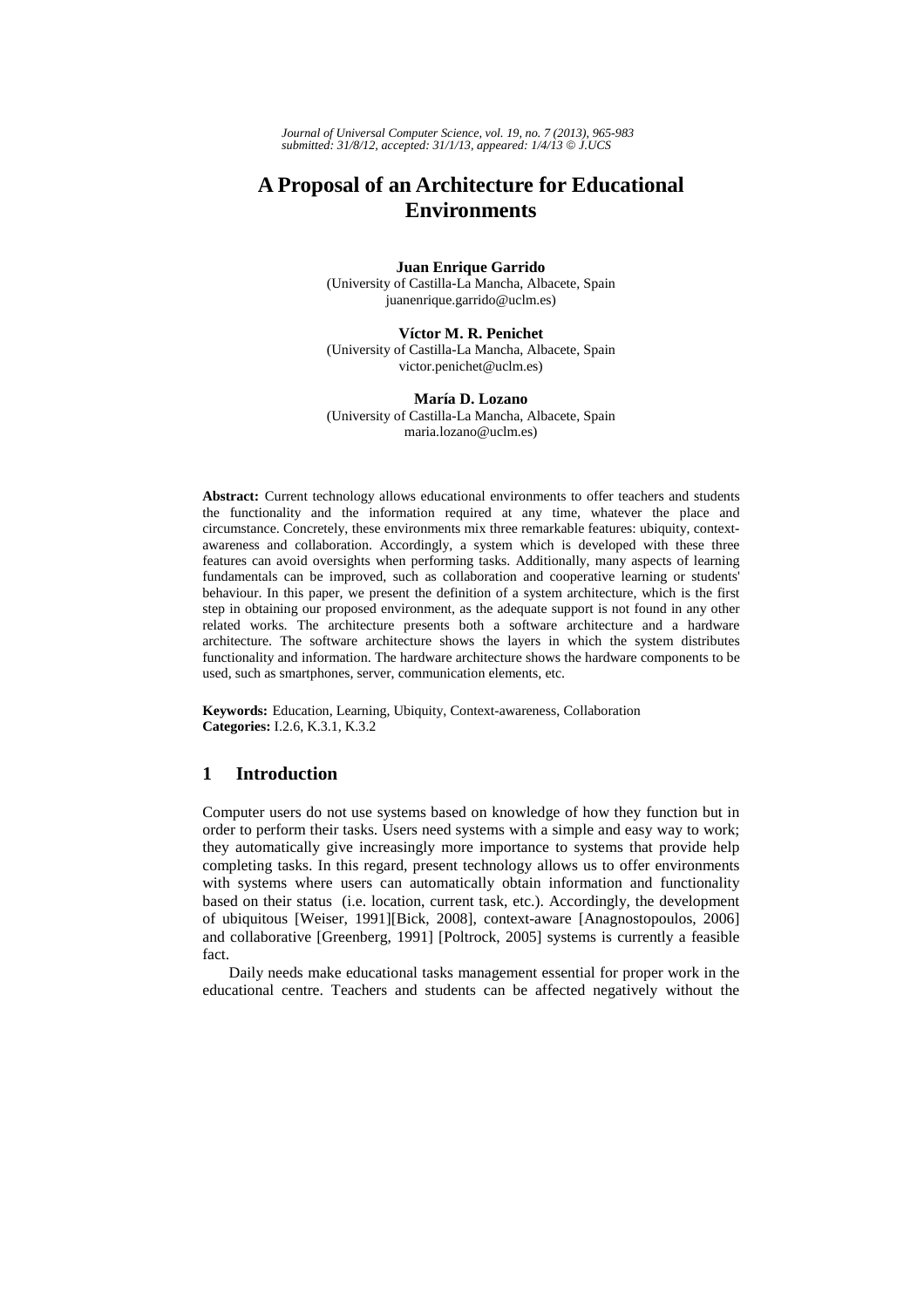correct management of their tasks. In this sense, a collaborative, ubiquitous and context-aware system will help them track the appropriate protocols which users have to complete in any situation and task. The system will allow users to perform their tasks collaboratively. Collaboration will unify efforts and will improve the coordination between students and teachers. Ubiquity will allow to access to information and functionality offered by the system at any place and any circumstance. Therefore, these systems improve mainly the management of educational tasks which are out of the classroom. Context-awareness will provide the system with the capacity to adapt its functionality and content based on the user´s context. They will not be required to have exhaustive knowledge of the operation of the system; it will help and guide them every time by offering information in their devices, facilitating the functionality and information that users need according to their location and current task. Therefore, teachers will be able to use a new noninvasive technological environment in despite of using traditional methods. These users may then centre their efforts in their pedagogical aspects without wasting time in technological matters. For example, if a student cannot find the book he needs or he has doubts about his current homework, the system will indicate the teachers or classmates who can help and a way to contact them. The system will identify the teacher responsible for the related matter and the classmates who are working or have worked on a similar task.

Regarding the information that users need, awareness [Bardram 2010] [Endsley, 1995] is a key concept which means knowing what is going on, which is essential in a collaborative environment. Teachers should know how each student develops, always considering adequately the privacy of users [Langheinrich, 2010]. In addition, the students are able to find out who can complete tasks with them or who can help. Moreover, the system will reduce human errors and oversights related to tasks, timetable, tutorials, etc. For example, it will remember important tasks and the steps to be followed. The purpose will be always to improve the operation of such environments. The system is able to motivate students in their studies through new technologies, which will be a user-friendly way of working. Furthermore, if awareness feature is accomplished jointly with ubiquity one, an environment is created where students may come across some tasks faster , since they are able to interact with the system while they keep moving. This capability is important in order to offer a solution in which the students' problem is the time.

Taking into account the aforementioned needs, authors have detected the necessity of a collaborative, context-aware and ubiquitous architecture offering adequate support. In this respect, related works have been studied but for one reason or another, in educational environments they have not been able to offer an adequate tool to create a ubiquitous, context-aware and collaborative system. With the objective of offering the required support in educational environments, in this paper we present an architecture as a solution that makes use of current technology. Additionally, the architecture is adaptable to other environments with similar needs.

Specifically, two parts compose the architecture: the hardware architecture, which describes the hardware distribution; and the software architecture, which shows the layer distribution of the components' system where each layer has its own information and functionality.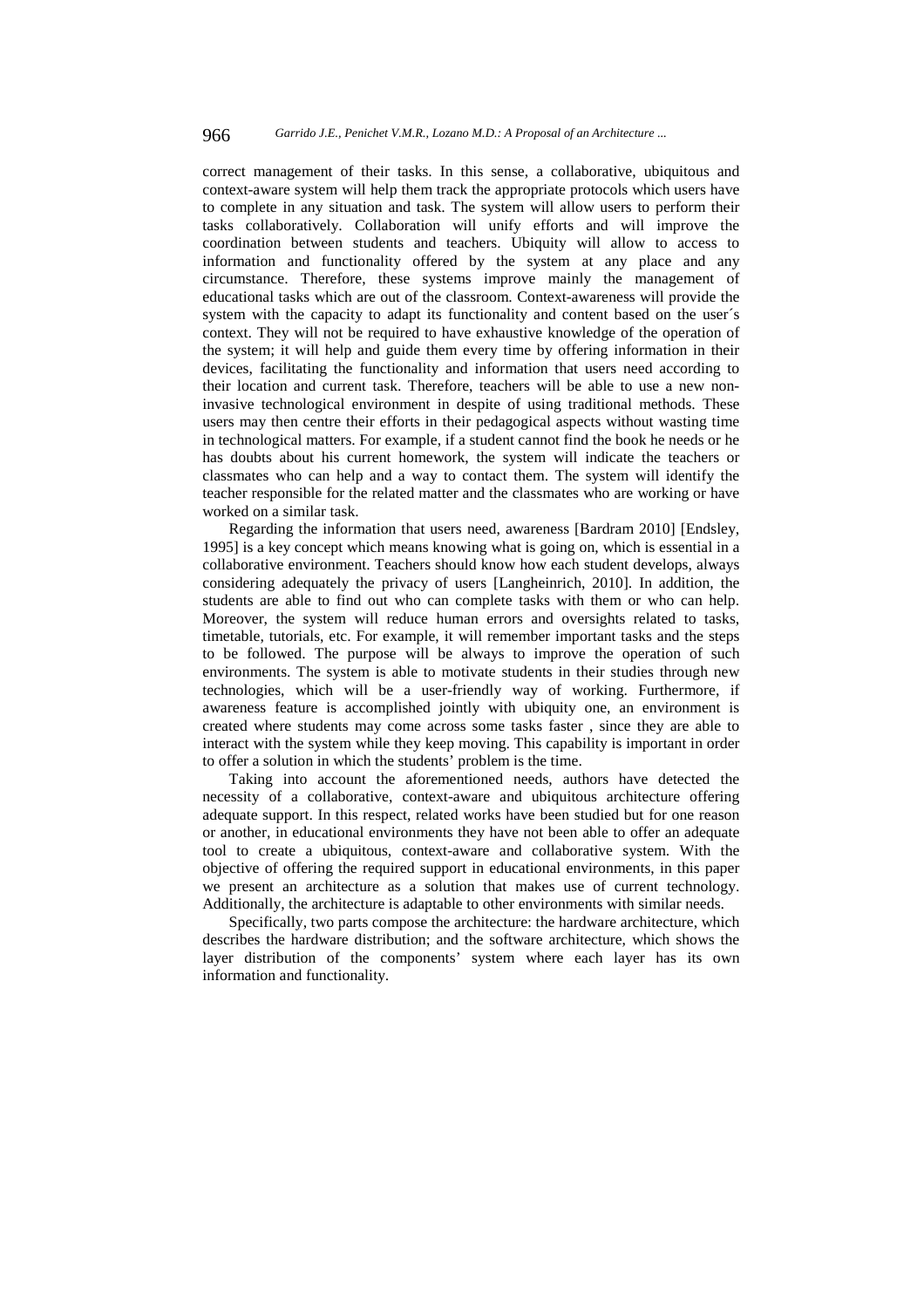The document is organized as follows: the next section presents educational fundamentals of the proposed architecture with its improvements, an overview of previous related works and a comparison to the proposed one. The third section explains the architecture proposal for educational environments with an evaluation. Finally, the last section presents conclusions and future projects.

# **2 State of Art and Improvements**

Traditional learning is experiencing a significant change in terms of lack of restrictions on location of traditional classrooms [Wang, 2007]. Current technology offers new devices and mobile possibilities. Learning environments, techniques and procedures can take advantage of these new opportunities. In this way, learning environments can be extended to places other than the classroom. For example, an entire University can be established as a technological environment where each student or teacher is connected to a specific system in order to develop their learning activities.

Regarding new technological opportunities, authors have studied how ubiquitous, context-aware and collaborative systems can be a useful tool when applied to learning environments. In spite of the number of proposals which have been made related to such fields, an adequate architecture has not been found, which is needed to support the system. In this way, the proposed architecture in Section 3 resolves that lack and improves learning environments in some aspects, as explained below: collaborative and cooperative learning, learning techniques and students' behaviour.

#### **2.1 Collaborative and Cooperative Learning (CSCL and CL)**

Collaboration and cooperation are two features which involve working together in order to achieve specific common objectives. Collaboration implies a way of interaction whereas cooperation is a structured interaction whose main objective is to facilitate the achievement of objectives [Fardoun, 2011] [Slavin, 1983].

Collaborative learning refers to any activity in which two or more people work together to define a meaning, explore a topic or improve skills. Teachers and students may consider their own capabilities and contributions to be applied in group work, where defining roles and responsibilities is a real need. In this way, current technology allows the creation of collaborative systems with ubiquity and contextawareness as main features. These create adequate conditions which improve collaboration in educational environments.

Context-awareness allows users to have information and functionality in their devices based on what tasks they are performing collaboratively: associated classmates, those who are active or inactive, information about pending tasks, planning, etc. Students and teachers are able to focus their efforts on the current activity, because the system helps by offering what they need at any time. They are able to create the most appropriate situation and atmosphere to work together because they know (through the system) who is in best conditions to work with collaboratively. Additionally, collaboration and cooperation between students is extended through ubiquity to any place of the learning centre. Work and study places can be undefined; users can work together wherever they want at any time. Therefore,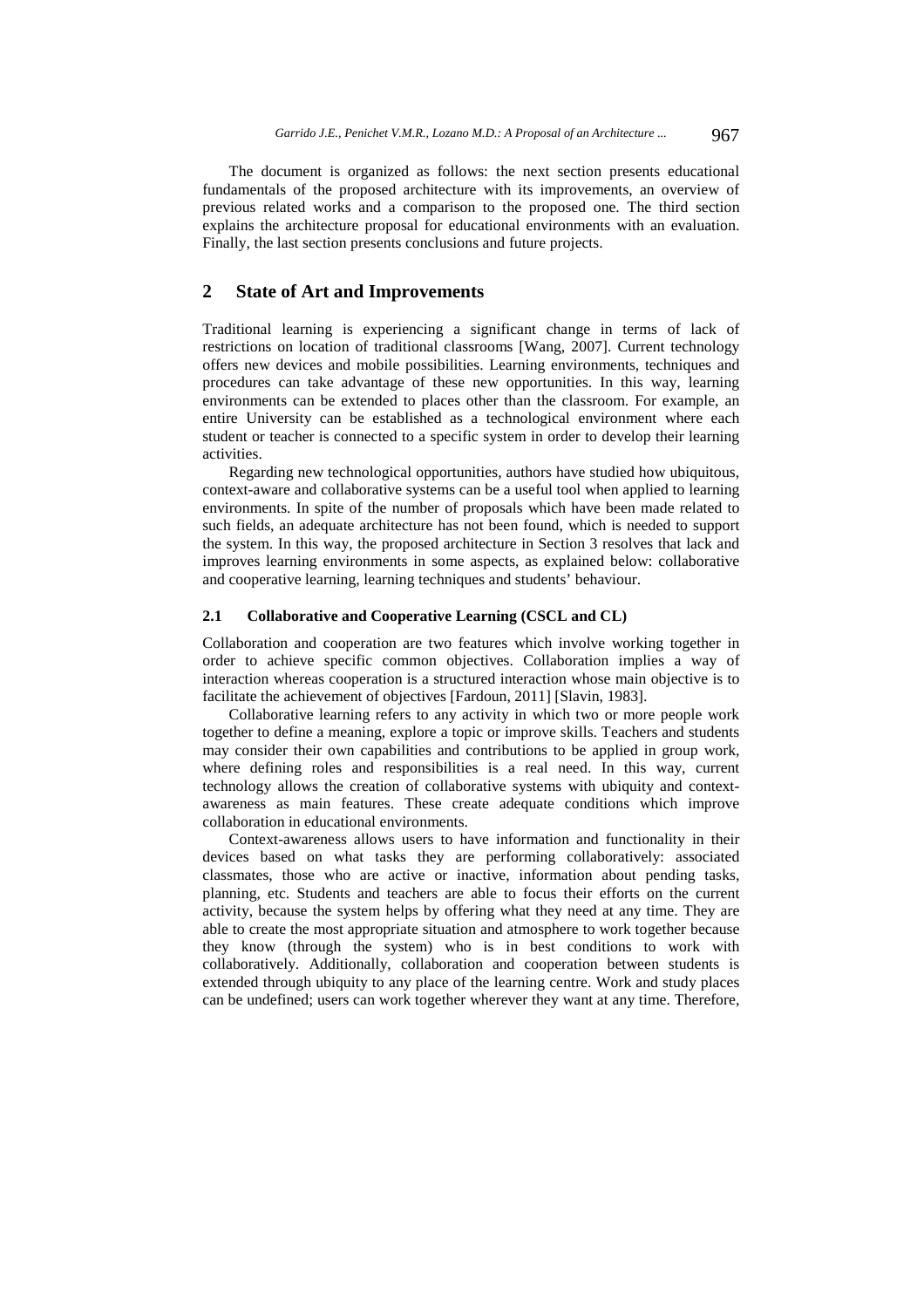students can work together out of class, where they want. This capability increases the possibility that students will perform the tasks to their best ability and in the best possible circumstances. Evidently, these work conditions imply a greater confidence in student responsibility. For this reason, the authors have designed the system with PhD students in mind, who generally know the importance of the task completion because of their own training and education. However, in other educational environments or in PhD courses where students present concentration problems out of class, the system may allow some control functionality in order to help them to improve the distraction problem.

Collaborative and cooperative learning has three key pillars [Fardoun, 2011]:

- Social interaction: according to the Russian psychologist Vygotsky, people learn in society, that is, from our families, our friend groups, classmates or workmates. Therefore, knowledge acquisition and the instruments used for learning are generated in the interaction within our social context.
- Personal process: cooperative learning is based on the idea that learning is a personal process that involves an effort from the student and that is linked to issues such as anxiety or self-esteem.
- Knowledge is more than information: students must perform tasks and solve problems by themselves in order to learn, experimenting with them than following rules or solutions delivered by the teachers.

A context-aware, ubiquitous and collaborative system improves each of those pillars. First, the social interaction is improved through allowing users to be connected to the system at any time and anywhere. Additionally, users have information about their classmates, so they can establish interaction when it is possible, for example by means of looking at the status of an account user. Location is no longer a problem, because they are connected to the system anywhere thanks to the ubiquity feature. Secondly, these types of systems help the process of each individual because users are able to work when they prefer and in their favourite location. Thus, they can personalize their work and make use of their efforts in the most appropriate conditions. Finally, the proposed system reinforces the idea that knowledge is more than information in the sense that users acquire experience through the ubiquitous and context-aware collaboration process. They have to search for workmates and adequate work conditions, and also they have to accommodate other needs.

#### **2.2 Learning Techniques**

The main objective of learning techniques is knowing more about how and what students are learning. Corresponding results offers feedback about how teachers teach. In this way, the most important goal is understanding how students understand contents and then improving the teaching [Angelo, 1993].

Classroom Assessment Technique (CAT) is an important technique which is simple, non-graded and mainly applied in-class. Teachers acquire knowledge about what the students are learning in the classroom by evaluating their knowledge with activities such as tests and exams. However, in some learning environments, there is a need for very valuable information on how students evolve and learn out of class. In PhD courses, many individual or collaborative activities may be done out of class. Not only are the results of activities important as well as information about how and what students learn; but in many cases the processes are just as important. Knowledge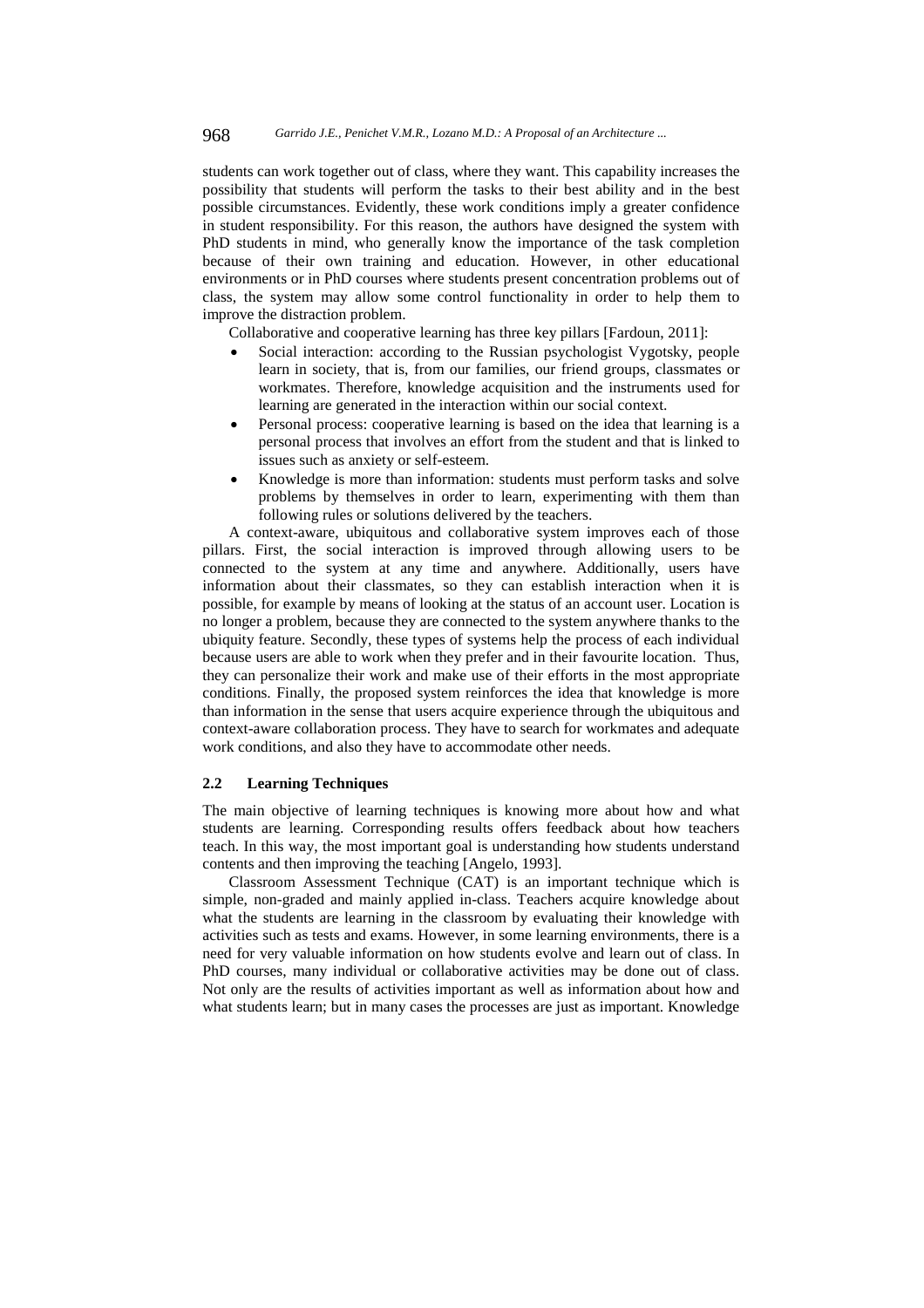of the process can give information about responsibility or collaborative capability. The proposed architecture allows the creation of systems which allow students to obtain new learning techniques through context-aware, collaborative and ubiquitous features.

Regarding learning techniques and ubiquity, mobile learning (m-learning) has evolved thanks to the evolution of technology, currently an essential part of human life. M-learning can be defined [Tesoriero, 2009] as the application of mobile technologies to the learning process. This approach provides a new dimension from the educational perspective whose main features are as follows [Chen, 2002]: urgency of learning need, the initiative of knowledge acquisition, the mobility of learning setting, the interactivity of the learning process, the "Situatedness" of instructional activities and the integration of instructional context. Concretely, m-learning allows teachers and students to accelerate their educational process by using new technological devices and eliminating previously designated places where educational processes were carried out. Thus, mobile technologies become a powerful tool to support contextual life-long learning, by being highly portable, individual, unobtrusive, and adaptable to the context of learning, as well as the learner's evolving skills and knowledge.

The proposed architecture offers an appropriate support to offer m-learning in specific educational environments, which can be seen as an improvement of mlearning. Mobile technology and functionality are possibilities that are encouraged and facilitated thanks to the features of the architecture, specifically ubiquity. Additionally, m-learning is improved by adding context-awareness and collaboration. The former allows the student or the teacher to customize the learning tasks. The system adapts their functionality and offers information based on the current users' context. This feature means that users can find out at a specific time and location who can help them, what information is needed, the tasks which are being planned, etc. Consequently, personalization and mobility are improved in education and based on [Sharples, 2000], improved features we can mention are:

- High portability for people who want to learn.
- Availability of the learning process.
- Individual adaptation.
- Communication between teachers and students.
- Managing learning over time.

Furthermore, collaboration offers the possibility to interact and work together with classmates in order to complete tasks, which is an essential aspect of education. In this sense, the three main ways of collaboration [Galani, 2002] in these mobile educational scenarios are improved: real-life collaboration between learners, the presence of virtual students and the establishment of a 3D virtual reality environment.

Concurrently, through ubiquity and context-awareness our proposal offers the capability to carry out two additional learning techniques [Coombs, 1974][Watkins, 1990][Vavoula, 2004]: formal and informal. The first one is well known because teachers establish clear time parameters and guides to the educational process. Our proposal has features which improve formal learning because it creates processes to guide students and teacher who are following a defined schedule, for example, creating alerts. However, new technologies also encourage the development of new techniques in informal learning, mainly in university degree programs or post-degree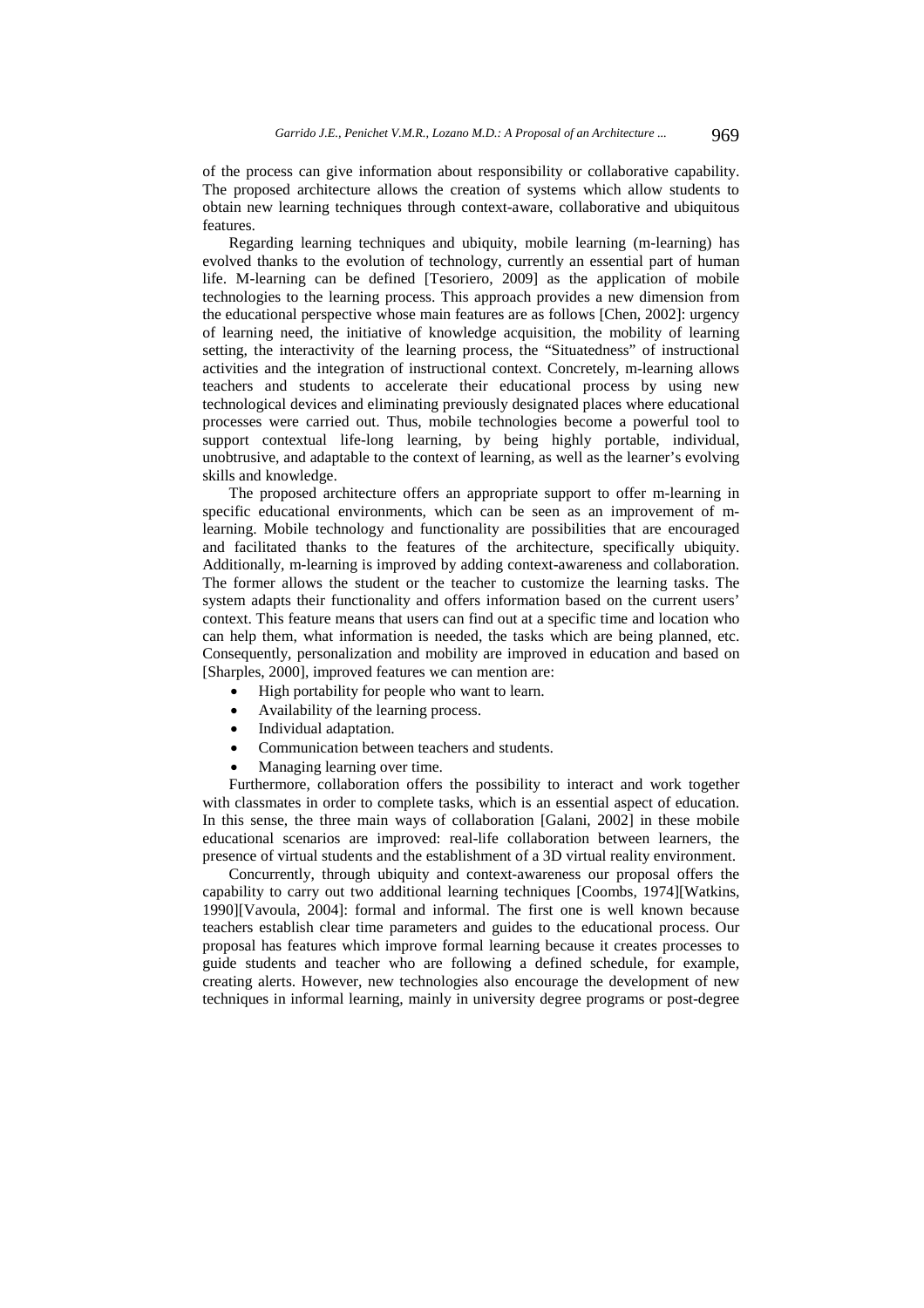# 970 *Garrido J.E., Penichet V.M.R., Lozano M.D.: A Proposal of an Architecture ...*

studies. People can use current technology in their educational tasks, adapting it to their conditions and schedule. Therefore, students can continue with their education at any time, coincidentally, unexpectedly, or sporadically and also, depending on the requirements of practical situations.

|                 | <b>Active</b>              | Constructive              | <b>Interactive</b>         |
|-----------------|----------------------------|---------------------------|----------------------------|
| Characteristics | Doing something            | Producing outputs         | Dialoguing                 |
|                 | physically                 | that contain ideas        | substantively on           |
|                 |                            | that go beyond the        | the same topic,            |
|                 |                            | presented                 | and not ignoring a         |
|                 |                            | information               | partner's                  |
|                 |                            |                           | contributions              |
| Overt           | <b>Engaging Activities</b> | Self-construction         | Guided-                    |
| activities      | Look, gaze, or             | Activities                | construction               |
|                 | fixate                     | Explain or elaborate      | Activities in              |
|                 | Underline or               | Justify or provide        | Instructional              |
|                 | highlight                  | reasons                   | Dialogue:                  |
|                 | Gesture or point           | Connect or link           | Respond to                 |
|                 | Paraphrase                 | Construct a concept       | scaffoldings               |
|                 | Manipulate objects         | map                       | Revise errors              |
|                 | or tapes                   | Reflect, or self-         | Sequential or Co-          |
|                 | Select                     | monitor                   | construction               |
|                 | Repeat                     | Plan and predict          | <b>Activities in Joint</b> |
|                 |                            | outcomes                  | Dialogue:                  |
|                 |                            | Generate                  | Build on partner's         |
|                 |                            | hypotheses                | Argument, defend           |
|                 |                            |                           | Confront or                |
|                 |                            |                           | challenge                  |
| Cognitive       | Attending                  | <b>Creating Processes</b> | Jointly Creating           |
| processes       | Processes                  | Infer new                 | Processes                  |
|                 | Activate existing          | knowledge                 | Creating processes         |
|                 | knowledge                  | Integrate new             | that                       |
|                 | Assimilate, encode,        | information               | incorporate a              |
|                 | <b>or</b>                  | with existing             | partner's                  |
|                 | store new                  | knowledge                 | contributions              |
|                 | information                | Organize own              |                            |
|                 | Search for existing        | knowledge                 |                            |
|                 | knowledge                  | for coherence             |                            |
|                 |                            | Repair own faulty         |                            |
|                 |                            | knowledge                 |                            |
|                 |                            | Restructure own           |                            |
|                 |                            | knowledge                 |                            |

*Table 1: Characteristics, overt activities, and cognitive processes, for active, constructive, and interactive activities, from the learner's perspective ([Chi, 2009])*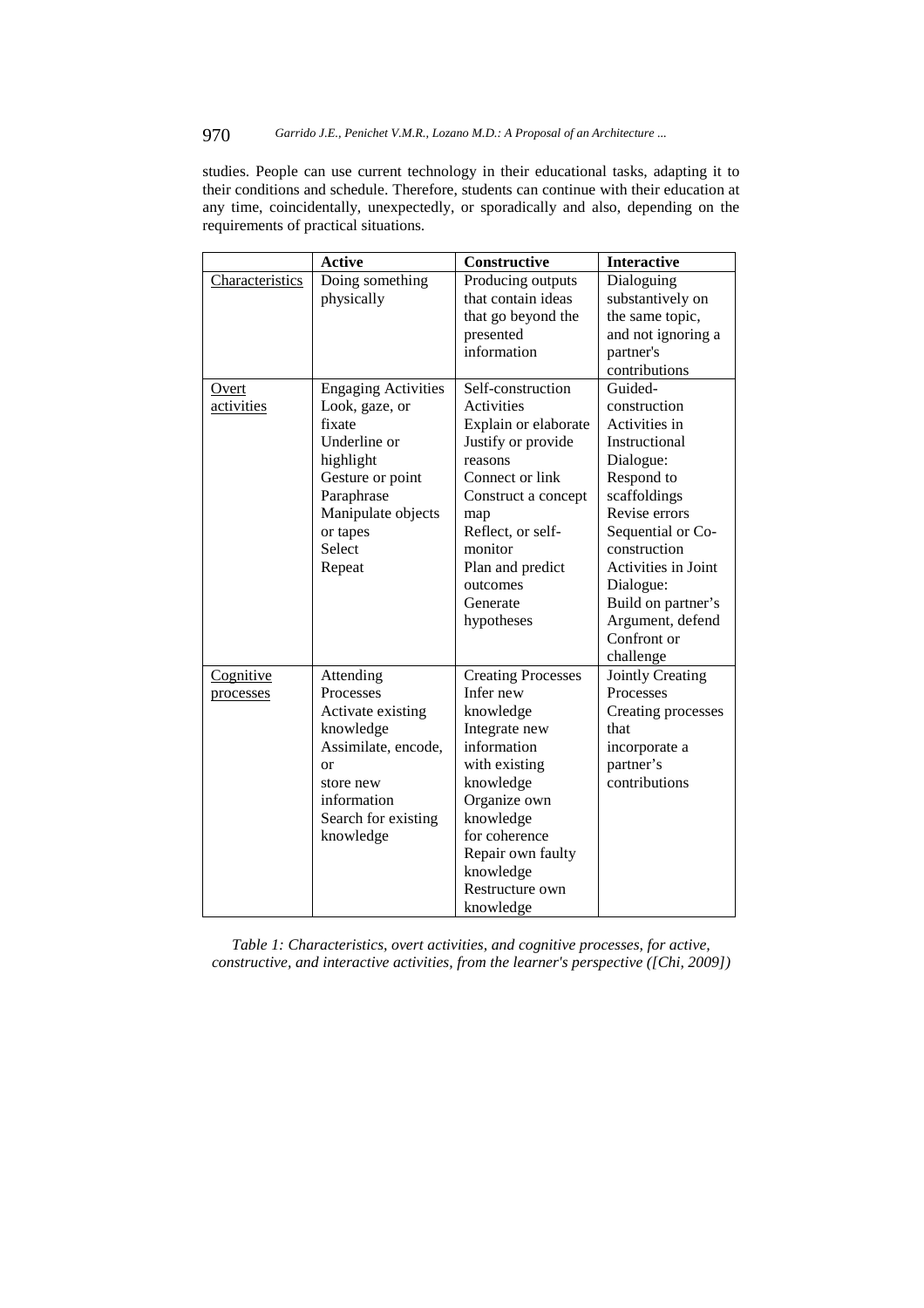#### **2.3 Improving Students' Behaviour through Activities**

Learners can participate in three activities that are commonly studied in cognitive and learning sciences: *active*, *constructive* and *interactive*. These terms are not clearly differenciated, but [Chi, 2009] proposed a framework which helps to distinguish them in terms of observable activities and underlying learning processes.

The distinctions between these activities are specified in Table 1, but the most important differences between the three terms are as follows. First, being active is defined as doing something while learning. For example, while students are in a virtual environment, they can explore it by manipulating objects. Second, being constructive differs from being active in the obtained results, that is, learners produce some additional output. For example, in the previous virtual environments, learners are constructive if they manipulate objects in order to complete learning tasks, such as sorting artwork by categories. And third, being interactive is related to interaction with classmates, teachers or the system itself. For example, continuing with the same example as above, learners are interactive if they coordinate the sorting tasks in groups of five people.

Authors propose an architecture for learning environments which is collaborative, context-aware and ubiquitous, so each of the described learners activities are improved as explained below. Learners obtain an environment with the proposal in which the system can record activities they perform thanks to sensors that the architecture includes because of its ubiquity. Thanks to collaboration, learners can interact in the learning environment due to a complete connectivity through ubiquity and the collaborative functionality the system can offer. Context-awareness includes improvements in each interaction because it allows the system to offer needed information and functionality to learners based on their individual situation. Therefore, when learners want to collaborate, the system can offer information through the architecture about the most appropriate collaborators and about the current status of teachers and other students, specifically their current availability, an important fact in collaborative tasks. Finally, constructive activities are improved as a consequence of improving learning work conditions. Learners can access needed information and functionality anytime and anywhere, and also they can collaborate, cooperate and coordinate their actions, so that they can complete learning processes in a different and more comfortable way.

## **2.4 Frameworks and Architectures to Improve Learning Environments**

The search for tools which allow the improvement of learning environments, such as frameworks and architectures, has been a key objective since mobile and ubiquitous technology were accessible to a greater or lesser extent. Additionally, collaboration between teachers and students has presented an essential need in order to generate a different way of work and alternative learning techniques. In this way, the authors have studied some frameworks and architectures proposed during the last two decades. Following, these proposals are described with the improvements that our architecture presents in comparision with them.

In 2002, an architecture to support collaboration of adaptive service and learning environments [Conlan, 2002] was presented. This proposal tries to offer a standardized mechanism for integrating learning services. Two years later,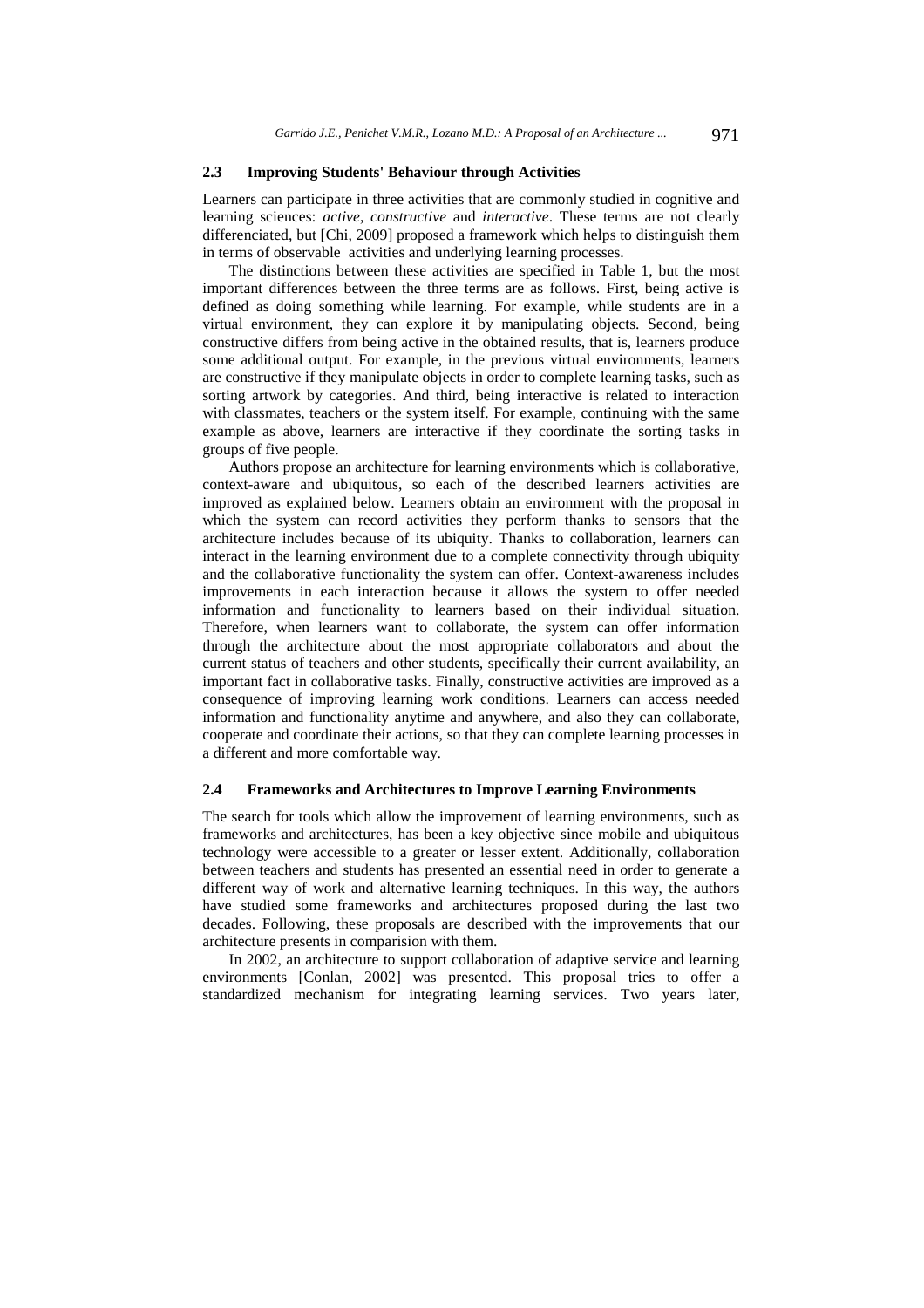KnowledgeTree [Brusilovsky, 2004] was presented which is a distributed architecture for adaptative E-learning based on the reuse of intelligent educational activities. Both proposals try to offer users a centralized system with learning contents. However, collaboration, ubiquity and context-aware are concepts not considered. Nowadays, current technology allows us to create new architectures as a support for systems in order to adapt their functionality and offer information based on the user's status. Additionally, users can use mobile technologies to access required information or functionality anywhere and anytime. These features are important in order to create useful and adaptable systems, and they are missing from the previously mentioned architectures.

 Parallel to previous architectures, in 2004 a remarkable architecture [Lonsdale, 2004] was presented under the MOBIlearn project applied to mobile learning environments. The main features of the proposal are to be object-oriented, featurebased and context-aware. The architecture allows the implementation of a generic mobile learning system based on sub-systems that interact through web protocols to provide relevant and timely learning content and services. Context-awareness is a key feature that is implemented as context-aware subsystems, selects content based on individual and specific requirements and then, presents a minimal user effort: it reduces the need to define search concepts and the system is usable while the person is engaged in another activity. These context-awareness subsystems provide contextbased relevant content such as resources, services and options, apart from learning content. Additionally, the architecture is able to be used by several sources, from different locations to different devices.

A more recent related architecture was presented in 2011 [Yee, 2011]. It comprised of a base-oriented web-service infrastructure using semantic technologies to provide mobile users with a fresh learning experience. As the authors describe, the proposal consists of a knowledge aggregation subsystem and a querying subsystem that are loosely coupled, enabling rapid deployments. Therefore, the architecture offers context-aware learning systems oriented towards mobile users.

The last architecture that authors have studied has been presented in 2012, a hierarchical learning architecture [Liu, 2012]. This proposal includes multiple-goal representations based on approximate dynamic programming. The main objective is the integration of a new network, the reward network, in order to provide internal reinforcement to interact with the operation of the learning system.

Although the three previous described architectures imply important advances in learning infrastructures, they have some shortcomings that our proposal supplies. Concretely, collaboration and ubiquity are two features that are not clearly present in the aforementioned related proposals. Collaboration is an important capability to be considered in learning environments which the teacher can encourage students to apply, as described in section 2.1. Ubiquity offers the possibility of establishing a specific scenario where users can access needed information or functionality any time or anywhere. This feature can give an extra capability to learning environments, which ensures connection in specific environments such as schools. Additionally, ubiquitous feature allows the establishment of a greater range of tasks to be performed in that environment, without extending that range out of the learning environment. Therefore, ubiquity implies many configurations that are desirable in many cases. The previously described architectures centre their efforts mainly on mobile learning,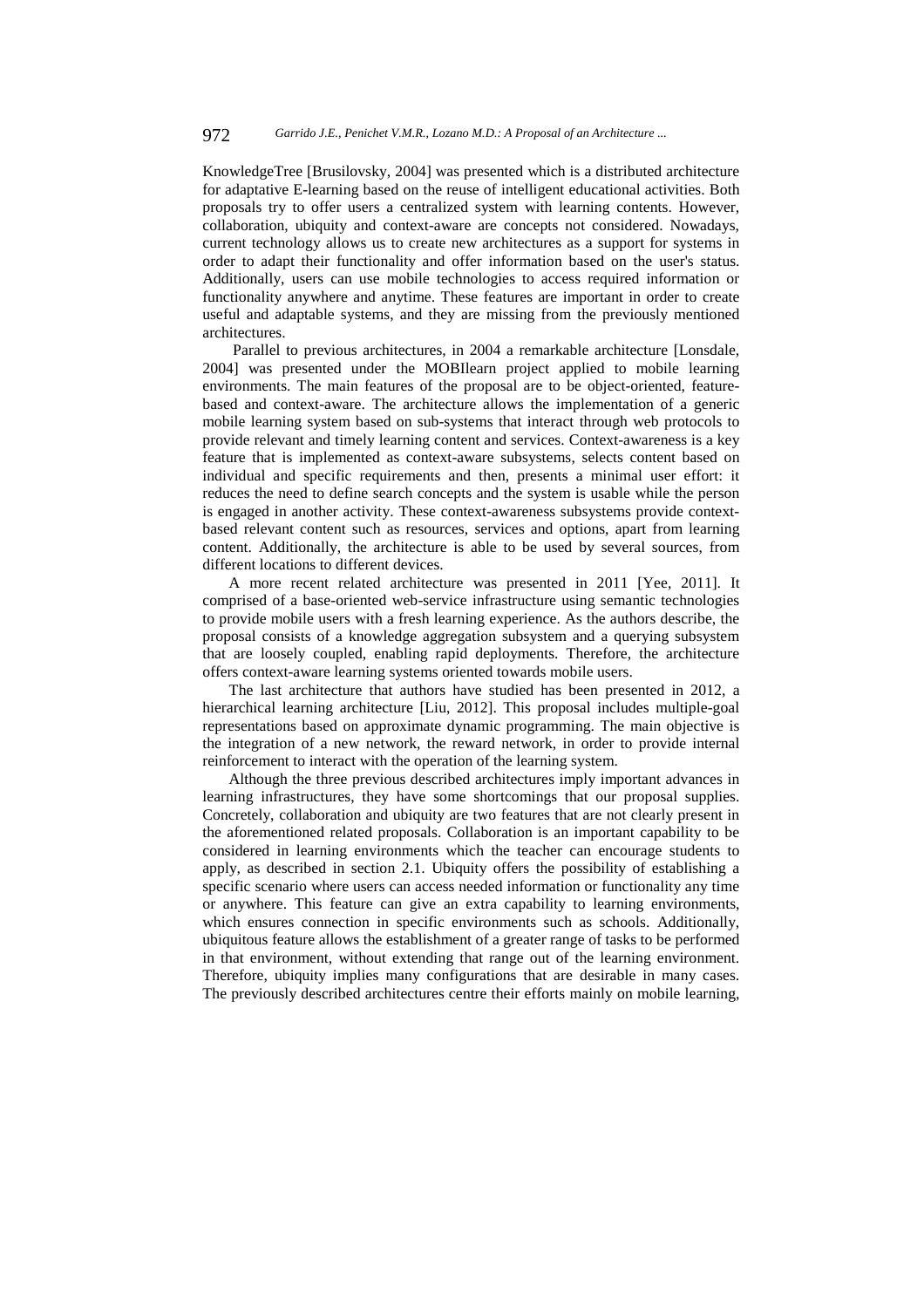but ubiquity is an additional feature that can establish a deeper connection to the infrastructure in the application of specific domains, which could be necessary if there isn´t enough mobile capability through Internet because of the signal. Figure 1 explains the difference between mobility and ubiquity, with a deeper established connection as the main one.

Due to the proximity between architecture and framework, some related frameworks applied to learning environments have been studied. Concretely, an architecture is a conceptual model to create a solution or system, and a framework is tools and good practices intended to adequately create an architecture model. Therefore, the studied frameworks can give another perspective to obtained ideas and solutions in order to create learning systems. In the following, three remarkable frameworks are described, including improvements that a framework based on the authors' architecture proposal would have.



*Figure 1: Ubiquitous computing dimensions ([Lyytinen, 2002])* 

In 2009, the first two studied frameworks were presented. On the one hand, the first framework is a generic learning framework design using a Web Service approach [Fang, 2009]. This proposal uses SOA (Service-Oriented Architecture) [Komoda, 2006] and some of its benefits: reusability, interoperability, accessibility and modularization. Using the web services approach, systems components and content can be distributed over the Web. On the other hand, the second framework [Kerawalla, 2009] is an empirically-grounded guide for educators who consider blogging to form an essential educational part of their courses. Therefore, the framework can guide the design of blogging activities in courses. Concretely, authors identified six factors of student blogging: perceptions of and need for an audience and community; utility of and for comments; presentational style of blog content;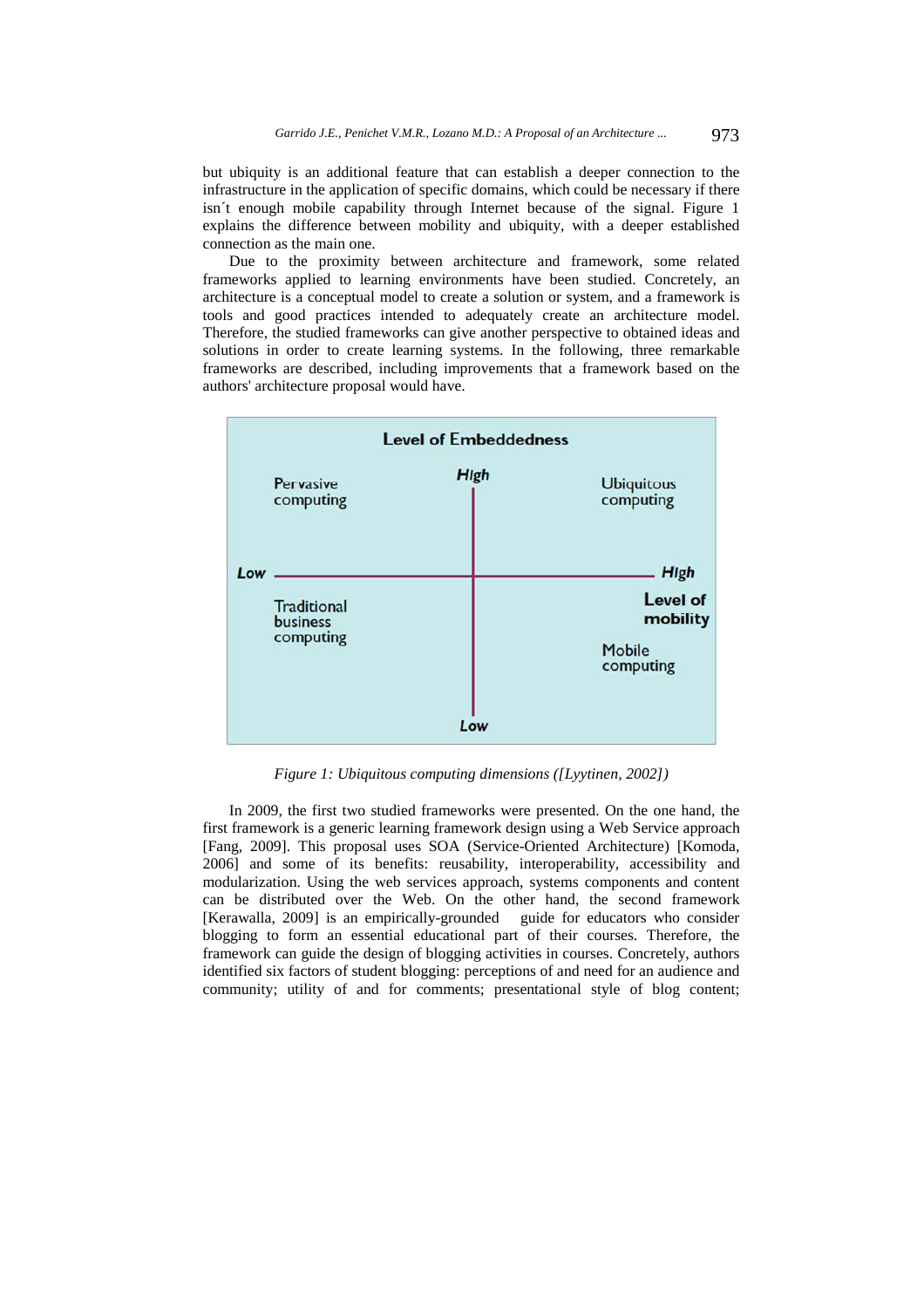overarching factors related to technological context; and the pedagogical context of the course.

The third remarkable related framework is based on educational control in gamebased learning environments [Takaoka, 2011]. The game is named "Who becomes the king in the country of mathematics", with which students and teachers experiment in a junior high school. The related result is the possibility of creating relationships among students, that is, students and teachers can be motivated by the world of the game.

Studied frameworks offer advances in collaboration but continue without considering ubiquity in specific learning domains. As in the comparison of previous architectures, the importance and usefulness of ubiquity have been explained, so our proposal addresses this lack in studied previous frameworks.

## **3 Architecture Proposal**

The general aim of this proposal is to set forth an architecture as a support of contextaware, collaborative and ubiquitous systems applied to real educational environments. More specifically, we have defined two base architectures: the hardware architecture and the software architecture. The former focuses on the way the different elements used for the implementation of the system are distributed in the educational environment. The latter defines how the different elements needed to handle the system are organized according to a set of layers defined on the basis of its functionality.

#### **3.1 Hardware Architecture**

The hardware architecture defines the hardware elements that make up the proposed system and their interconnections (see Figure 2). Thanks to the technological advances in recent years, the possibilities of hardware selection in the proposed system are very wide. This architecture is divided into different blocks to offer a distribution as clear as possible, in which each block contains a concrete functionality that distinguishes it from the rest of them. The functionality will depend basically on the capabilities of the elements of each block. The blocks composing the hardware architecture are described as following:

 *Server*. Its function is to analyse the information of the users´ environment stored in the database. The outcome of the analysis will allow the system to offer students and teachers the functionality and information they need at any moment. It is important to note that the information or functionality could be requested by the user or by the software application that s/he is using in his mobile device. In the first case, a student or teacher may request certain information or functionality through one of the different options the software application offers. Nevertheless, the second case could be when the software application offers certain information or functionality to the user in an automatic way, thus making the system context-aware. This feature implies that the system may offer the proper functionality and information according to the user context, with no previous explicit action by the user. As the system is ubiquitous and allows access to the information at any place and under any circumstances thanks to the technology available throughout the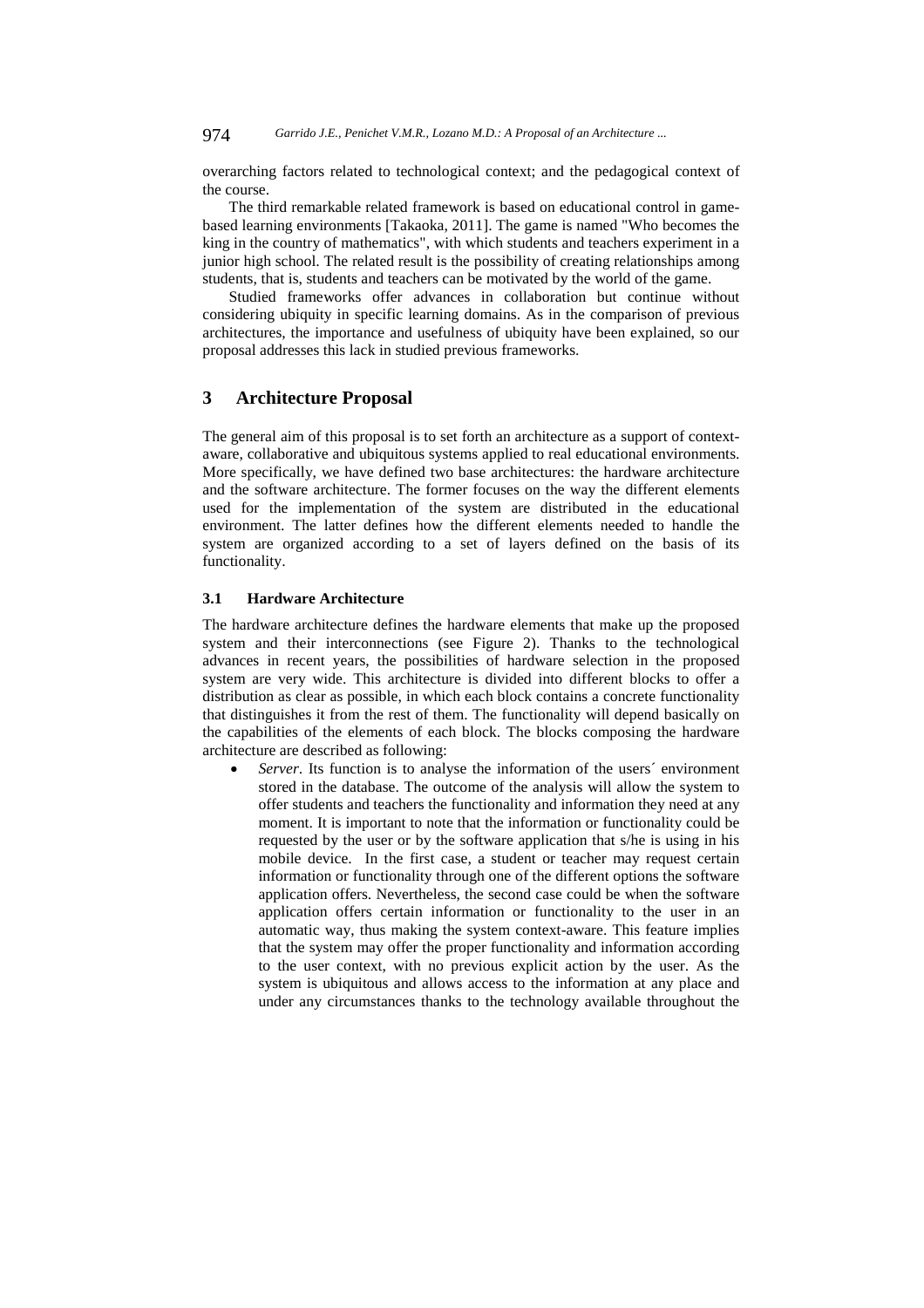environment, the software application will be able to request the needed information and functionality from the server by itself.

The server will analyse, for both requests, all the appropriate information coming from the environment where the user is located at that moment, together with the significant information from the user involved. The information regarding the user´s environment is wide and diverse: user location, other users<sup> $\prime$ </sup> location that may be relevant, resources needed, state of the different resources needed, resources location, functionalities offered by the system which may help the user to perform his task, complete information on the task to be performed (steps to follow, restrictions) and so on.

A key point of any system of this nature is efficiency. The system requires a high level of efficiency, besides offering the required functionality. For this reason, the information analysed by the server in each case must be accurately defined. This definition consists of several fields and parameters that refer to the information of the educational environment. This is important because this way the server will localize the information in a rapid and concise way, based on the content and type of parameters. Also, the searches in the database, which is the main source of information, are improved. The entire process of reducing data processing is very important because the server will not only receive requests from a single user but instantly from any of the active users in the system and at any time. Therefore, a user must receive the needed information and the adequate functionality in the shortest possible time in such a way that it is useful and can be used according to his current status and not to a past status. Otherwise, it will useless or, even worse, totally inconvenient or disturbing for the performance of the tasks.

- *Database*. Basically this contains the information regarding the current state of the environment where the system is set up. Its structure must allow simple and rapid content searches. It must relate, by means of the proper fields, each user with the tasks s/he is involved in and in turn, the tasks with the context information and the required functionality in each case. Additionally, the database must offer stored procedures and functions that facilitate access and management with the aim of providing a data system as accessible as possible. We have to consider that the information stored is private in many cases. The data stored in the database does not only regard users' tasks but also includes their address, contact persons, marks, etc. Because of this, the database must include an access and security system as reliable as possible.
- *Mobile Devices*. They offer all the users of the system the mobility they need throughout the educational environment. They are essential for the system to be considered as ubiquitous. They allow users to have access to the system and enable the system to offer users the information and functionality they need in any place and at any time. Mobile devices included in this component may be a tablet, a smartphone and a laptop. These devices have to allow connectivity via Bluetooth, Wi-Fi and RFID (Radio Frequency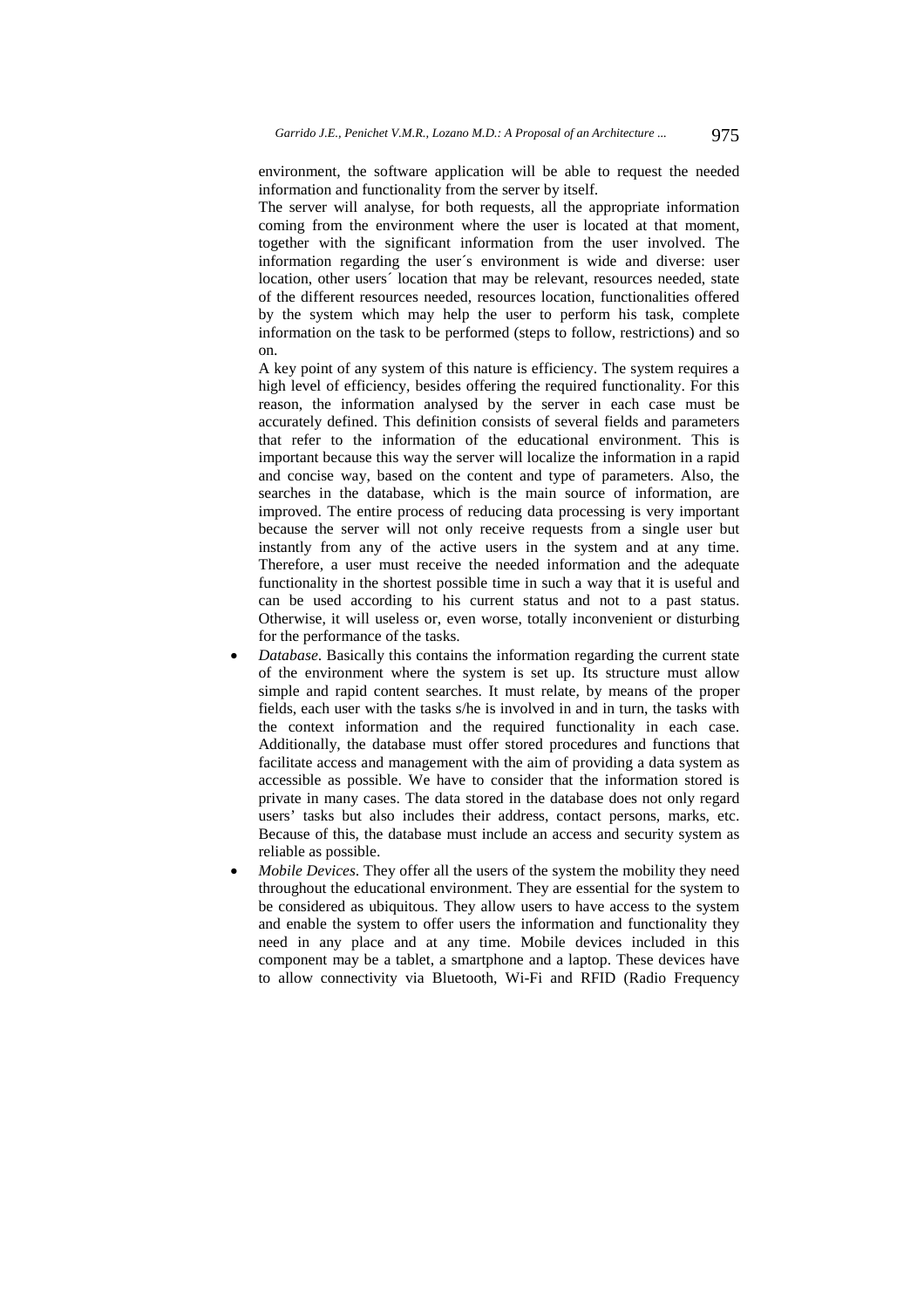Identification) [Finkenzeller, 2003] in order to be able to use any functionality.

 *Static Devices*. Due to the fact that not all the users require mobility in their actions (for instance, teachers who are preparing an exam in their office) considering static devices in the architecture is a necessity. The most common static device is the Personal Computer. Nevertheless, we also consider wall screens, last generation televisions placed throughout the environment. The aim of these screens is to offer the users certain important information in certain areas, with important data for the performance of their tasks: exam marks, information about the following class, information regarding the state of other pending tasks, timetables, maps showing the user's current situation in the educational environment and the path or route to follow, if necessary. The most suitable places to place this type of devices are the users´ common areas and those areas where it is difficult to establish wireless connectivity, such as for instance a lift, corridors, dining hall, etc.



*Figure 2: Hardware architecture for a collaborative, ubiquitous and context-aware learning system* 

 *The Sensors Network*. It is a set of sensors distributed throughout the environment which enables the user to obtain information on the state of the environment itself at any time, which is essential for any context aware system: users in the system and their location, resources location, etc. This information is stored in the database and will be analysed by the server with the aim of offering the adequate information and functionality to system users. The sensors network is made up of two types of sensors: (1) *static*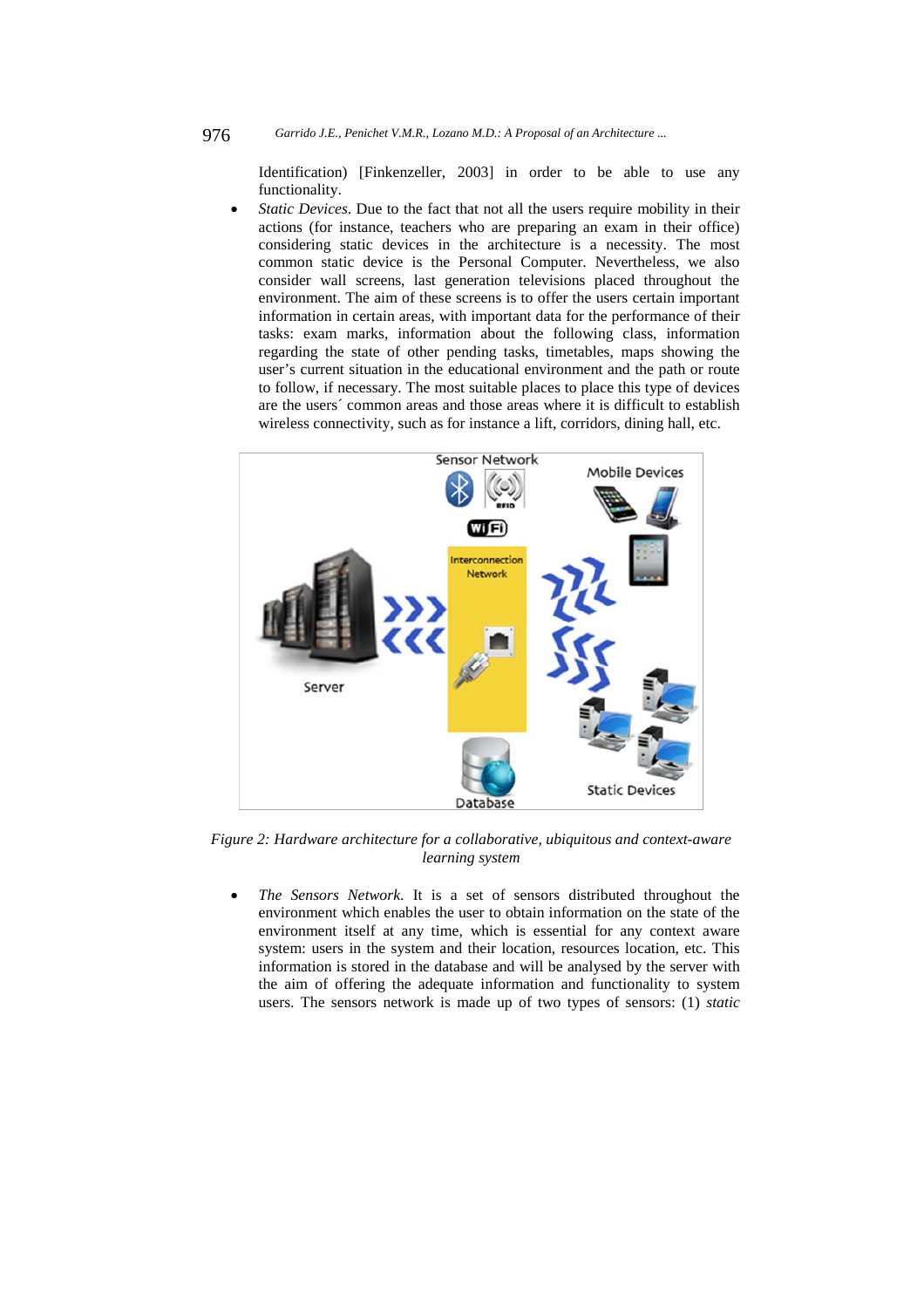*sensors* that are located in specific areas and control and collect information on events in that area; (2) *dynamic sensors* which are moving in the environment. Mobile devices are closely linked to them, as they may become sensors in specific moments. All mobile devices incorporated in the system use Bluetooth and Wi-Fi technology; therefore, the client application uses them to capture the information on the environment. Concerning RFID technology, a sensor can be a PDA with a RFID reader. Beside the RFID sensor, it requires RDIF cards (with RFID tabs) which allow them to obtain information on the user or element to which they belong simply by reading their tab.

 *Interconnection Network*. This is a necessary component so that all devices can be interconnected. It allows users to obtain the information offered by the system and also the possibility to communicate among themselves. The component is made up of a local network with the participation of all the physical elements of the system, from a PDA to the server itself. The local network is a cable network (for static devices) together with a WLAN network (for mobile devices).

#### **3.2 Software Architecture**

The software architecture allows the visualization of the system structure by means of a group of layers which are interconnected (see Figure 3). These layers show the way in which the information and the functionality offered by the system proposed is distributed in different levels, each offering specific treatment of the information. This structure is based on four concepts, which represent the functionality of each layer: (1) *interaction*, concerning the way the system is used by users and how the information on the environment is obtained by the system; (2) *management* of the information on the environment and the users´ requests; (3) *ubiquitous context aware collaborative application* that generates responses to users´ requests. It involves the study and analysis of the information on the environment aimed at offering users the necessary functionality and information; (4) *information* that is the representation of the current state of the environment in the system as a database.

Taking into account the previous basic concepts, the layers which make up the software architecture are hereby described with the corresponding components of the hardware architecture that are responsible for them:

 *Interactive Layer*. This represents the interaction of the educational centre's user with the system, as well as the interaction of the system with the users. It is offered by mobile devices and static devices. Thus, interaction is bidirectional in order to offer an ubiquitous and context aware system. Obviously, users must be able to interact with the system through a client application offering the functionality and information required. However, since the system must be ubiquitous and context aware, it plays an important role in the interactive layer. It must be capable of interacting on its own with the users and with the environment in general to be able to obtain relevant information (through the application and the sensors present in the environment). The information obtained will be the state of the environment, which, after being analysed, will allow users to be offered the information and functionality required at each specific moment. This is the essence of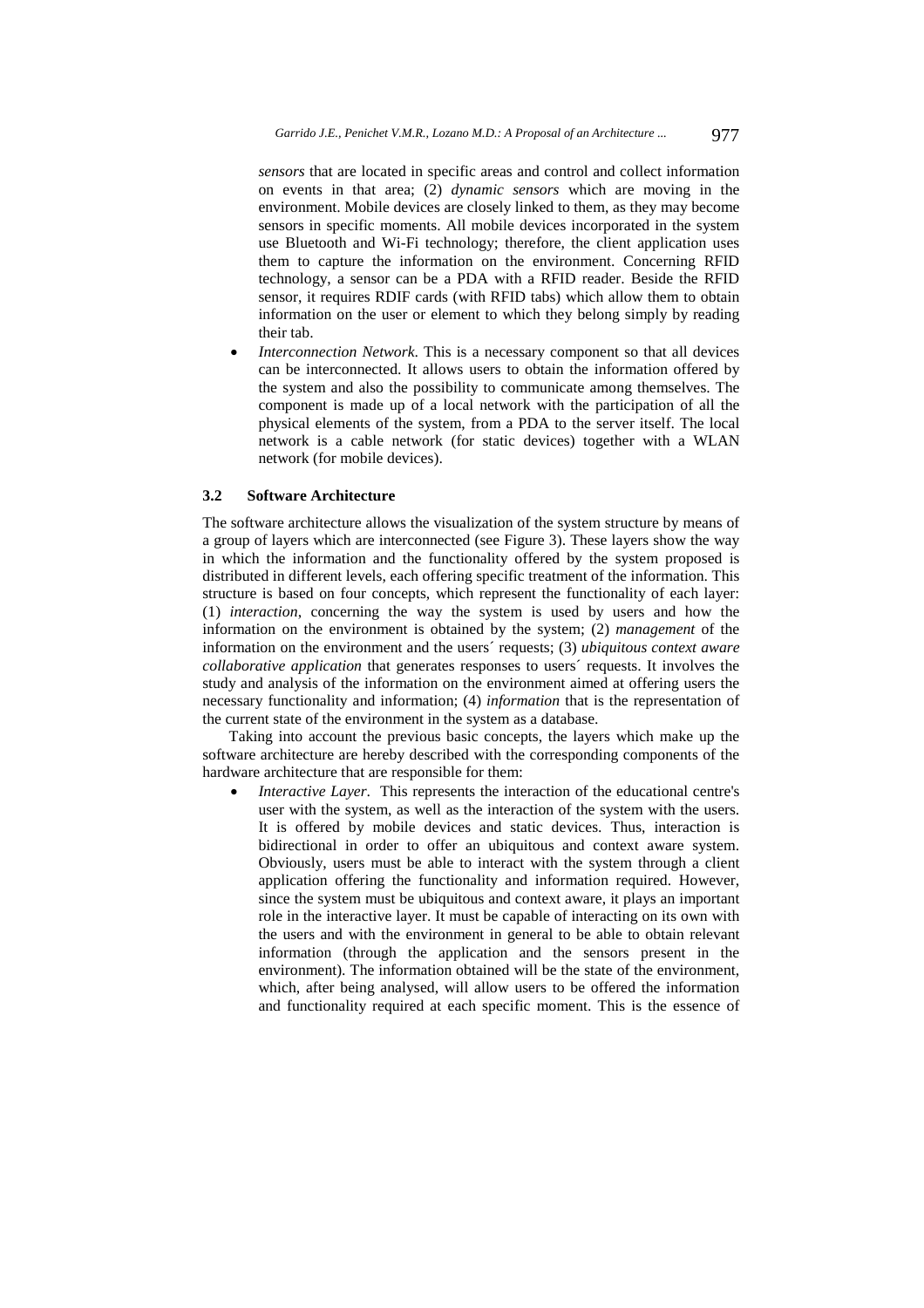any context-aware environment: the system is able to automatically provide what is needed, depending on the user needs and their environment. In other words, the system allows users to attend their educational processes without having to be worry about the technology. The system tries to be as nonintrusive as possible, offering information and functionality only in the adequate situations.



*Figure 3: Software architecture for a collaborative, ubiquitous and context-aware learning system* 

 *Management Layer.* This element receives the users´ requests (*requests manager*). They are classified depending on the user and the parameters of the request. Those parameters mainly represent the objective of the request: functionality or information request, task start or end verification, timetable, etc. Once the request has been classified, it is sent to the management layer. This pre-processing facilitates the search for the information related in the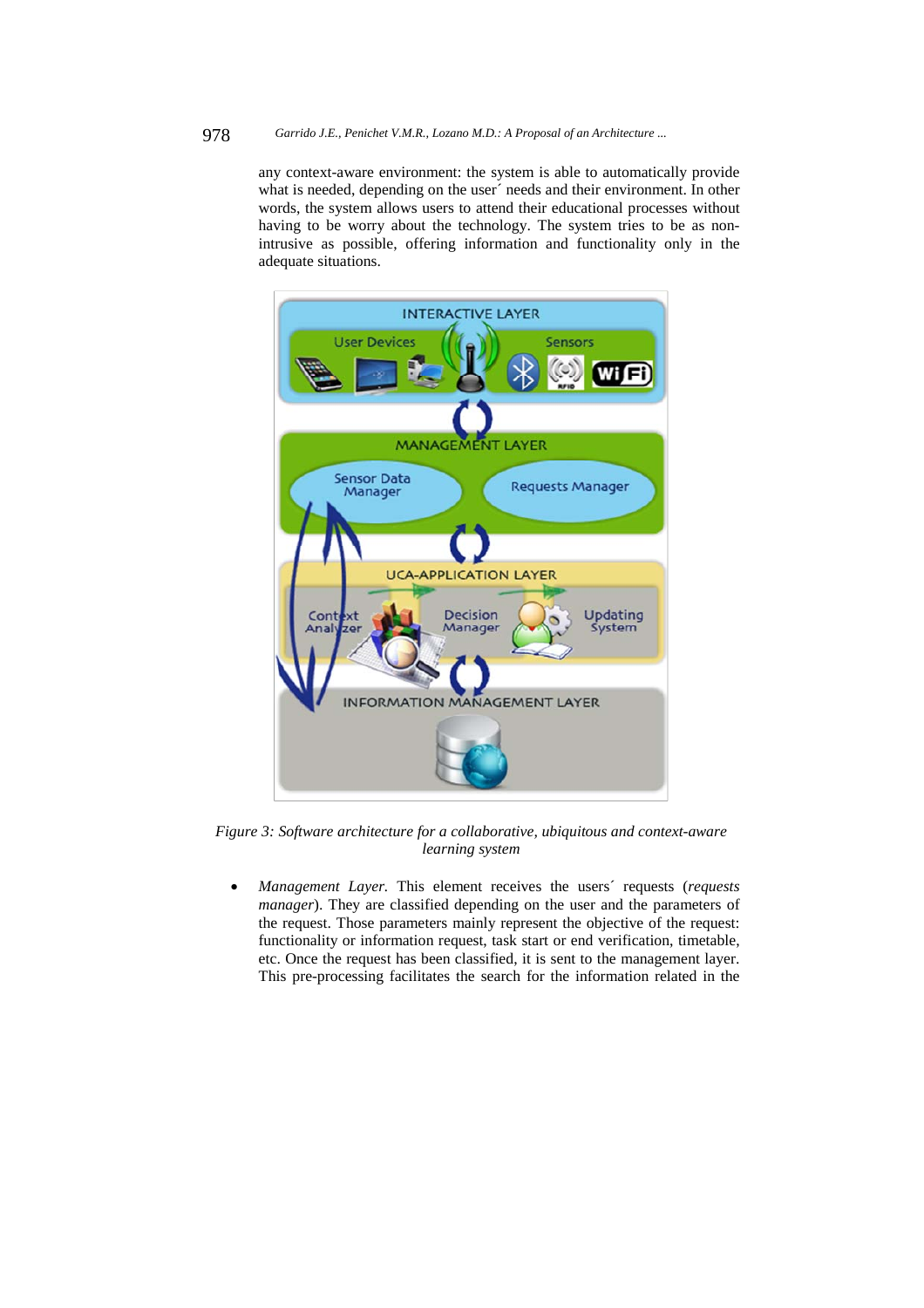next layer. Consequently, the achievement of request solution is improved and more rapid.

Another task of the management layer is receiving and transforming the incoming information from the sensors through the interactive layer (*sensors information manager*). This transformation is necessary before accomplishing data analysis and study. It involves eliminating useless or repeated information and giving it the appropriate format to be inserted in the database. The format will be related to the set of parameters which characterize each register in the database. These parameters make the search for information more dynamic, especially when working with large amounts of data.

The whole layer and the next one are supported by the Server, which contains the subsystems responsible for filtering the data and its processing.

- *CUCA (Collaborative Ubiquitous and Context Aware) Application Layer*. Its objective is to analyse requests and their environment to offer the functionality and information each user may require at each specific moment. The process is as follows: (1) the layer receives a request from an user or from the application automatically; (2) the system analyses the state of the context in relation to the request; (3) based on the analysis performed, the system makes a decision, which will be the functionality to be run or the information to be displayed; (4) finally, if the decision implies a change in the system, it is reflected in the database. Its implementation will be distributed between the server and a set of intelligent agents. The agents – distributed throughout the environment devices- allow the possibility to offer some functionality on the part of the system with no need to access the server. So that its functionality can be implemented, the CUCA application layer contains three elements: *context reader, decision manager* and *updating system*. The context reader is the tool responsible for reading the information which is relevant for the current environment context, based on the parameters received as input, sent by the decision manager. By selecting the information required by the manager from the database, the input enables the system to be able to make a decision on the request under consideration at that moment. The decision manager is the component that receives requests from the *requests manager* on specific information or functionality of the system from the users or from the applications they are using. In order to respond to the request, the information on the current context, which will help to make a decision about the request, is in turn referred to the *context reader*. When the information requested is received, the component studies the current context and collects the information to be displayed and/or the functionality to be used by the user. Finally, the updating system applies changes in the database. If the decision implies a change in the system, the fields associated in the database will have to be modified and should, subsequently, present an updated state which will be able to take decisions in accordance with the state of the system.
- *Information Management Layer.* This layer is made up of a database which stores the system information (concerning users, timetables, resources, tasks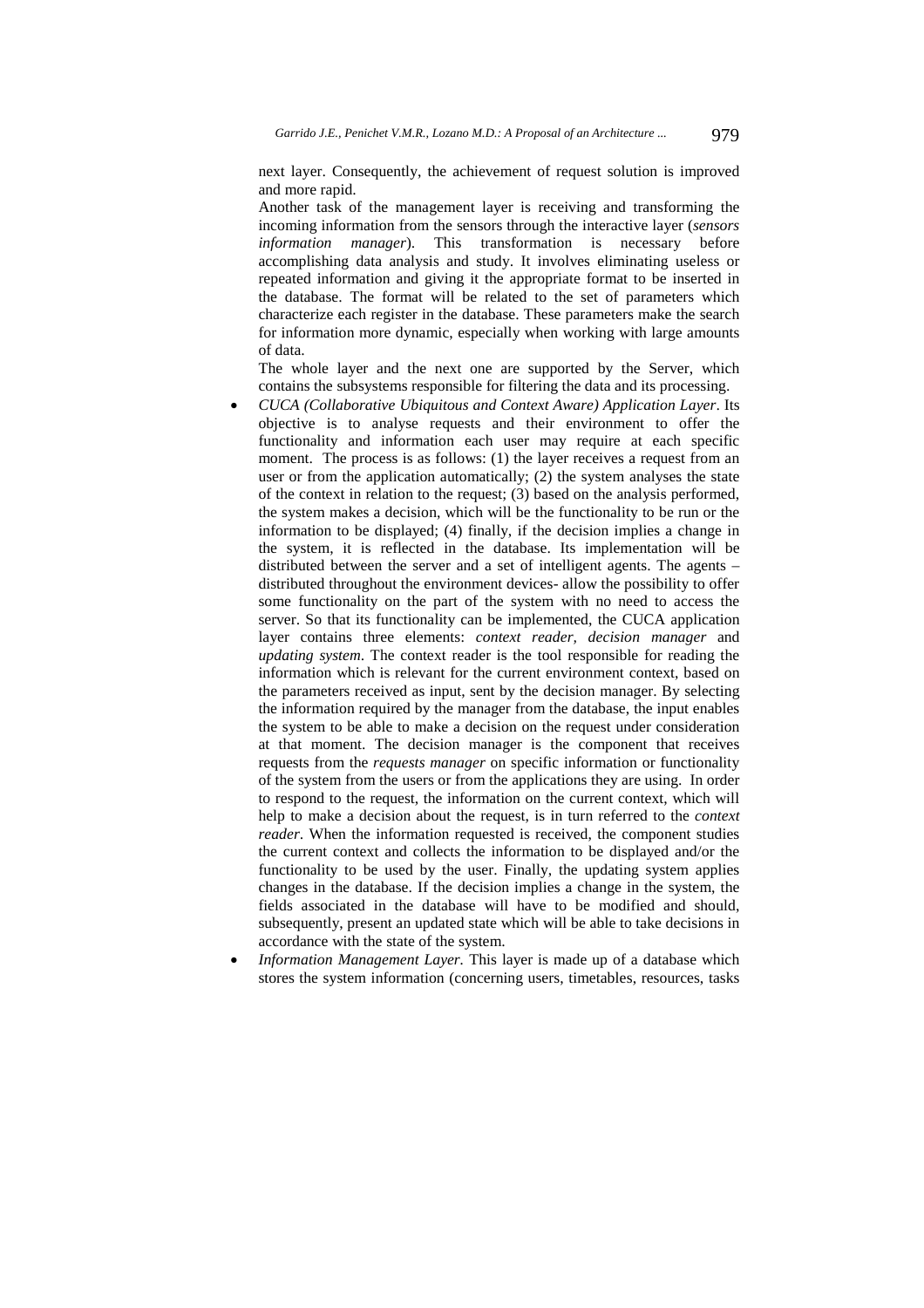and locations) and the tools required to access that information (whether writing or reading tools).

## **4 Conclusions and Future Work**

Nowadays, current technology makes the creation of environments where users can collaborate easier and gives them access needed information and functionality based on their context. In this way, it is possible to mix collaboration, ubiquity and contextawareness in the same system in order to improve the management of educational environments. This improvement allows students and teachers to perform their tasks while avoiding oversights and, more specifically, to perform adequately the educational process. These kind of environments motivate students in their daily work because they can use their smartphones, tablets and laptops; these are things that can establish a user-friendly way of study.

In this paper we have presented an architecture proposal as a previous necessary and complementary step to the development of a collaborative, context-aware and ubiquitous system in an educational environment. The objective is to create an adequate support in those environments. The authors have studied several related works, architectures and frameworks, and they have found the need for an adequate support for learning, collaborative, ubiquitous and context-aware systems.

The proposed architecture is composed of two main parts: hardware architecture and software architecture. The former shows the distribution of the hardware devices as blocks offering different functionality: *server, database, mobile devices, fixed devices, the sensor network and the interconnection network*. On the other hand, the software architecture describes the layers in which the information and the functionality offered by the system proposed, is distributed in different levels. The layers are as follows: (1) *the interactive layer* that manages the interaction between the system and users, which is bidirectional; (2) *the management layer* which classifies each received request in order to facilitate the search of the answers; (3) *CUCA application layer* that is responsible for analysing each request and taking decisions; and finally, (4) *the data management layer* which works directly on the database.

We are currently working on the design of a system in a real case study considering the aforementioned architectures and concepts regarding awareness. Concretely, the real environment will be based on PhD courses where teachers and student use the proposal in order to evolve in their education and learning. The utilization will consider user tests and evaluations based on the knowledge and the use of the system by the students and the teachers. New technological proposals to be included will be studied in order to improve the management and the use of the system, as well as the user experience.

#### **Acknowledgements**

We would like to acknowledge the project CICYT TIN2011-27767-C02-01 from the Spanish Ministerio de Ciencia e Innovación and the Regional Government: Junta de Comunidades de Castilla-La Mancha PPII10-0300-4174 and PII2C09-0185-1030 projects for partially funding this work.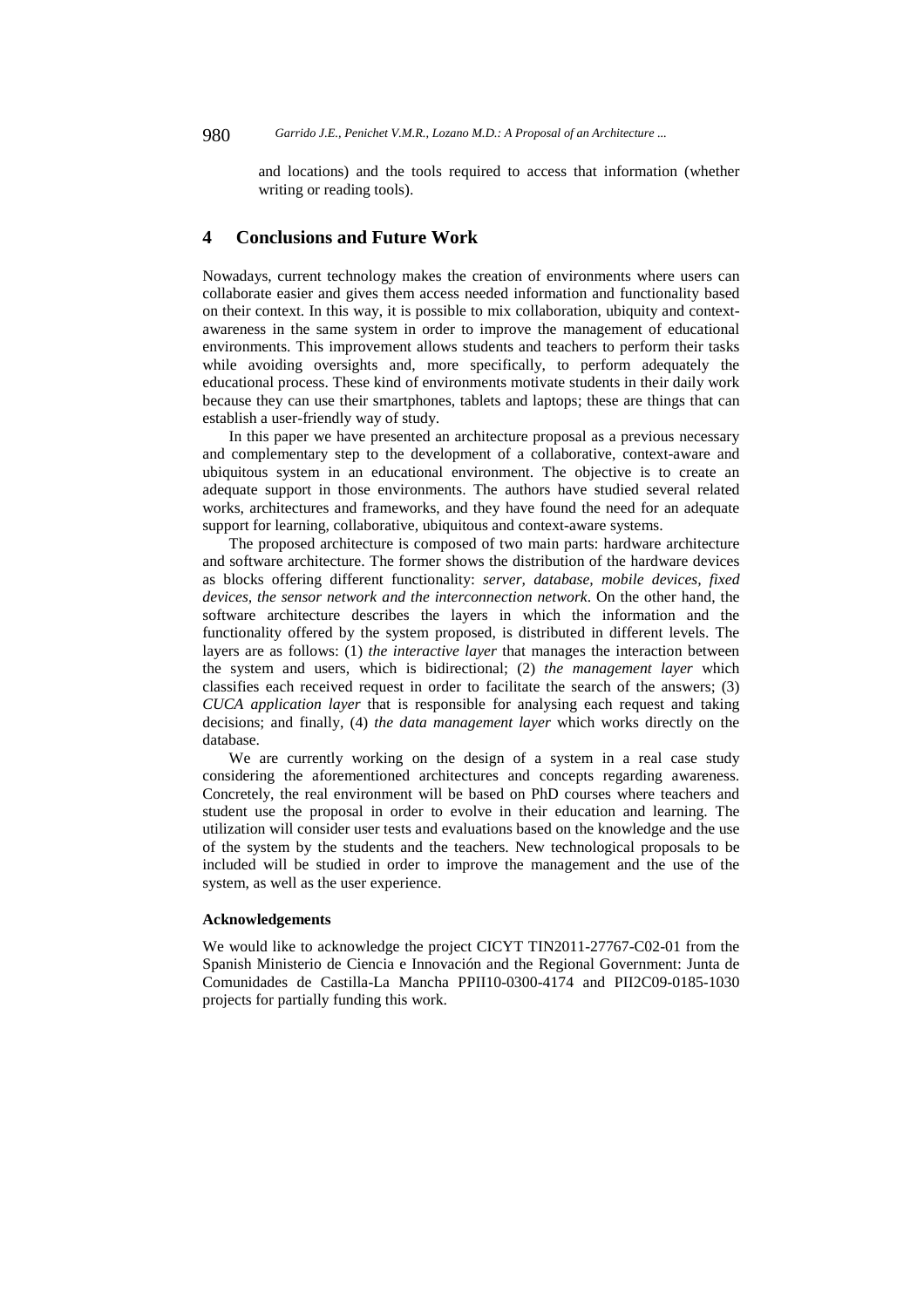## **References**

[Ahn, 2010] Ahn, C., Nah, Y.: Design of Location-based Web Service Framework for COntext-Aware Applications in Ubiquitous Environments.In 2010 IEEE International Conference on Sensor Networks, Ubiquitous, and Trustworthy Computing, 2010, 426 – 433.

[Anagnostopoulos, 2006] Anagnostopoulos, C.B., Tsounis, A., Hadjiefthmiades, S.: Context Awareness in Mobile Computing Environments.Wireless Personal Communications, 42, 2006, 445-464.

[Angelo, 1993] Angelo, T., Cross, K.: A Handbook of Classroom Assessment Techniques for College Teachers.

[Bardram, 2010] Bardram, J. E., Hansen, T. R.: Context-Based Workplace Awareness. In Computer-Supported Cooperative Work 2010, 19, 2010, 105-138.

[Bick, 2008] Bick, M., Kummer, T.: Ambient Intelligence and Ubiquitous Computing. In Handbook on Information Technologies for Education and Training, ISBN: 978-3-540-74155- 8, 2008.

[Brusilovsky, 2004] Brusilovsky, P.: KnowledgeTree: A Distributed Architecture for Adaptive E-Learning. In Proceedings of the 13th International World Wide Web conference on Alternate track papers & posters, 104-113.

[Chang, 2008] Chang, J. Hong, S.: Intelligent System Architecture for Context-Awareness in Ubiquitous Computing. In UIC'08 Proceedings of 5th International Conference on Ubiquitous Intelligence and Computing, 2008.

[Chen, 2002] Chen, Y.S., Kao, T.C., Sheu, J.P., Chiang, C.Y.: A Mobile Scaffolding-Aid-Based Bird -Watching Learning System. In IEEE International Workshop on Wireless and Mobile Technologies in Education, 2002, 15-22.

[Chi, 2009] Chi, M.: Active-Constructive-Interactive: A Conceptual Framework for Differentiating Learning Activities. Topics in Cognitive Science, (1), 2009, 73-105.

[Conlan, 2002] Conla, O., Wade, V., Gargan, M., Hockemeyer, C., Albert, D.: An Architecture for Integrating Adaptive Hypermedia Services with Open Learning Environments. In Proceedings of World Conference on Educational Multimedia, Hypermedia and Telecommunications 2002, 344-350.

[Coombs, 1974] Coombs, P., Ahmed, H.: Attacking rural poverty. How nonformal education can help. Baltimore, 1974.

[Endsley, 1995] Endsley, M.R.: Toward a Theory of Situation Awareness in Dynamic Systems. Human Factors, 37, 1995, 32-64.

[Fang, 2009] Gand, C., Chien, L.: Collaborative learning using service-oriented architecture: Aframework design. Knowledge-Based Systems, 22, 2009, 271-274.

[Fardoun, 2011] Fardoun, H.: ELearniXML: Towards a Model-Based Approach for the Development of E-Learning Systems. PhD Thesis. University of Castilla-La Mancha.

[Finkenzeller, 2003] Finkenzeller, K.: RFID Handbook, Fundamentals and Applications in Contactless Smart Cards, Radio Frequency Identification and Near-Field Communication. John Wiley & Sons, 2003, ISBN: 0470844027.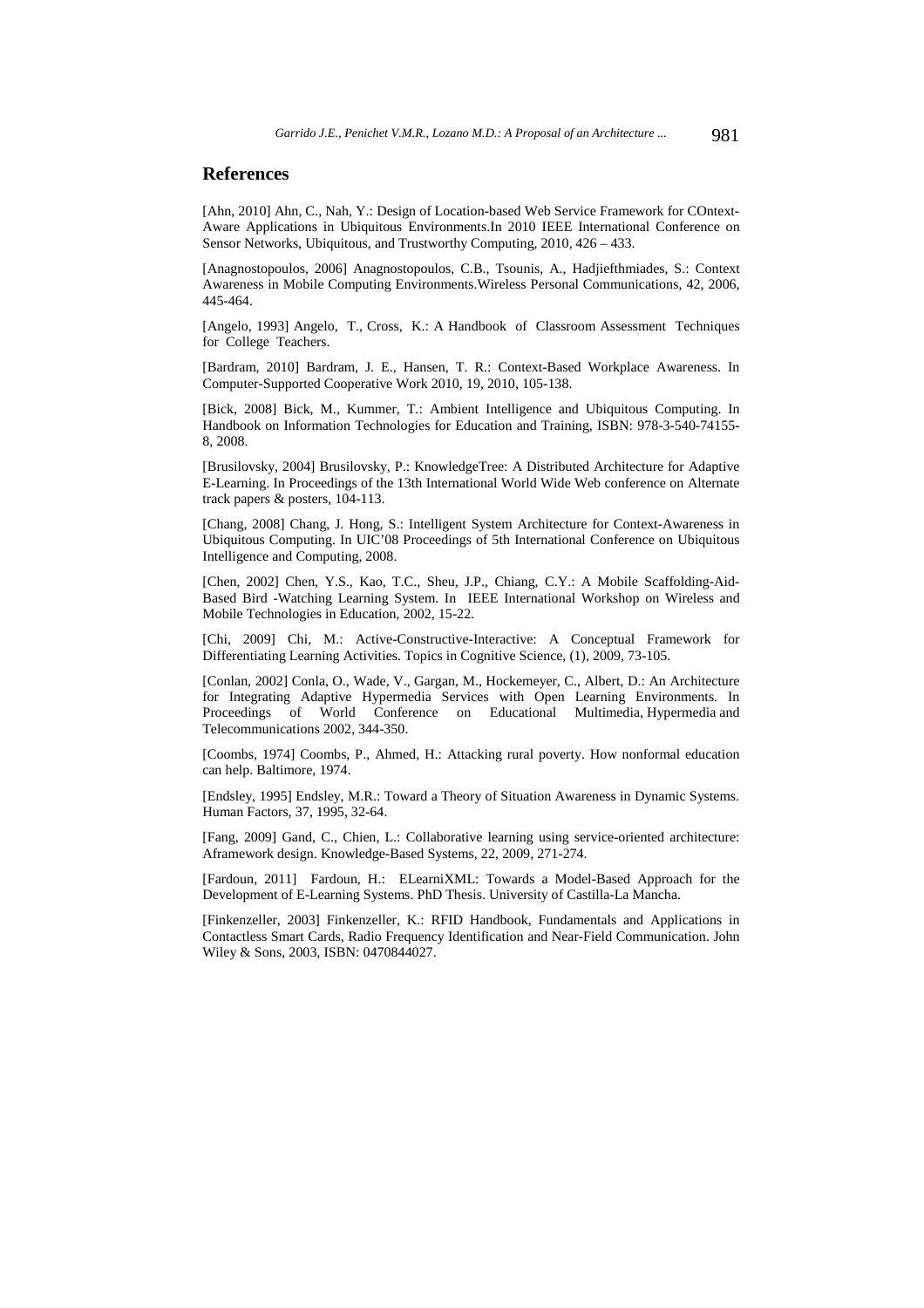[Galani, 2002] Galani, A., Chalmers, M.: Can you see me? Exploring co-visiting between physical and virtual visitors. In Museums and the Web 2002, Archives & Museums Informatics, 2002.

[Greenberg, 1991] Greenberg, S.: Computer-supported co-operative work and groupware: an introduction to the special issue. In Jornadas Internacionales Man Machine Studies, 1991.

[Handte, 2010] Handte, M. et al.: The NARF Architecture for Generic Personal COntext Recognition. In 2010 IEEE International COnference on Sensor Networks, Ubiquitous, and Trustworthy Computing, 2010, 123-130.

[Kerawalla, 2009] Kerawalla, L., Minocha, S., Kirkup, G., Conole, G.: An empirically grounded framework to guide blogging in higher education. Journal of Computer Assisted Learning, 25, 2009, 31-42.

[Komoda, 2006] Komoda, N.: Service oriented architecture (SOA) in industrial systems. In IEEE International Conference on Industrial Informatics, 1-5.

[Langheinrich, 2010] Langheinrich, M.: Privacy in Ubiquitous Computing. International Chapter Book Ubiquitous Computing Fundamentals. Chapman and Hall.

[Liu, 2012] Liu, B., Li, S., Lou, Y., Chen, S., Liang, Y.: A hierarchical learning architecture with multiple-goal representations and multiple timescale based on approximate dynamic programming. Neural Computing & Applications, 1-17.

[Lonsdale, 2004] Lonsdale, P., Baber, C., Sharples, M., Arvanitis, T.: A context-awareness architecture for facilitating mobile learning. In Learning with Mobile Devices: Research and Development, 79-85.

[Lyytinen, 2002] Lyytinen, K., Yoo, T.: Issues and Challenges in Ubiquitous Computing. Communications of the ACM, 45 (12).

[Madeira, 2010] Maderia, R. N., Postolache, O., Correia, N., Silva, P.: Designing a Pervasive Healthcare Assistive Environment for the Elderly. In Ubicomp 2010, Copenhague, Denmark, 2010.

[Poltrock 2005] Poltrock, S. and Grudin, J.: Computer Supported Cooperative Work and Groupware (CSCW). In Interact 2005, Rome, Italy, 2005.

[Sharples, 2000] Sharples, M.: The design of personal mobile technologies for lifelong learning. Computers & Education 34, 177-193.

[Slavin, 1983] Slavin, R.: When does cooperative learning increase student achievement? Psychological Bulletin 94, 429-445.

[Takaoka, 2011] Takaoka, R., Shimokawa, M.: A Framework of Educational Control in Gamebased Learning Environment. In 2011 11th IEEE International Conference on Advanced Learning Technologies.

[Tesoriero, 2009] Tesoriero, R., Fardoun, H., Gallud, J., Lozano, M., Penichet, V.: Interactive Learning Panels. Human Computer Interaction, 2009, 236-245.

[Vavoula, 2004] Vavoula, G.: KLeOS: A Knowledge and Learning Organization System in Support of Lifelong Learning. PhD Thesis, University of Birmingham, UK, 2004.

[Wang, 2007] Wang, Y.: Measuring e-learning systems success in an organizational context: Scale development and validation. Computers in Human Behavior, 23 (1), 1792-1808.

[Watkins, 1990] Watkins, K., Marsick, V.: Informal and Incidental Learning in the Workplace. 1990.